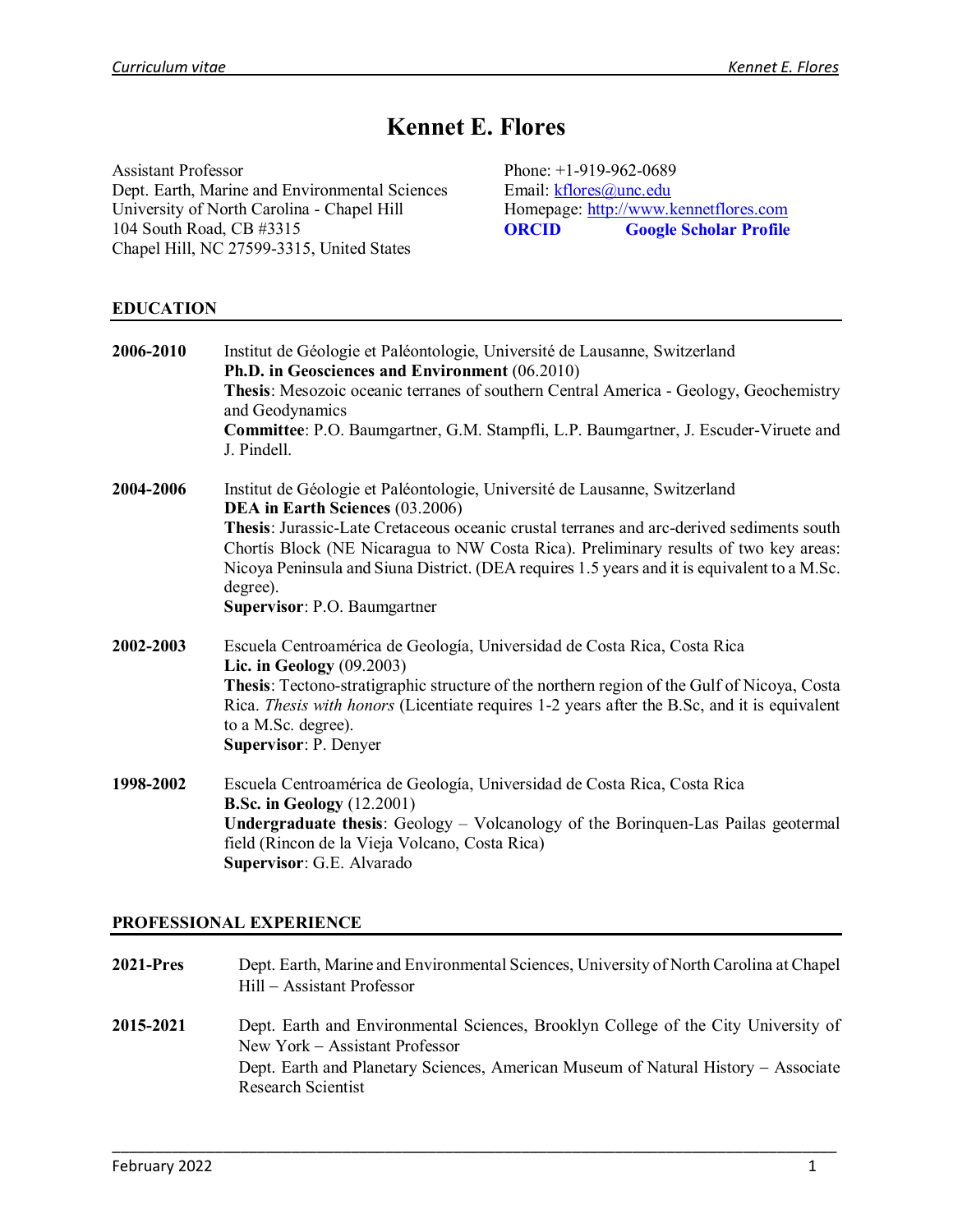- **2011-2015** Dept. Earth and Planetary Sciences, American Museum of Natural History − Postdoctoral research and education fellow Lamont-Doherty Earth Observatory, Columbia University − Postdoctoral associate research scientist
- **2010-2011** Dept. Earth and Planetary Sciences, American Museum of Natural History − SNSF Postdoctoral fellow

#### **HONORS**

**2020** Tow Faculty Travel Fellowship "A geological awakening for the city that never sleeps: Application of advanced analytical methods to the understudied geology of NYC" **[\$2,000.00** travel fellowship]

**2019** Visiting researcher fellowship at the Center for Northeast Asian Studies, Tohoku University, Japan [**JP¥ 1,500,000.00**, three-month fellowship]

**2011-2015** Kathryn W. Davis research and education postdoctoral fellowship of the Master in Art of Teaching Earth Science program at the American Museum of Natural History [**\$288,000.00**, four-year fellowship]

**2010-2011** Prospective researchers' postdoctoral fellowship (PBLAP2-124272), Swiss National Science Foundation – SNSF [**CHF 41,000.00**, one-year fellowship]

**2004-2006** UNIL Rectorat SVS ET Recherche postgraduate fellowship, Canton de Vaud, Switzerland [**CHF 43,000.00**, two-year fellowship]

#### **REFERED ARTICLES**

Total number of publications: 32, Citations 765, h-index 16 and i10-index 20. Source **[Google Scholar](http://scholar.google.com/citations?user=jvNZYAUAAAAJ&hl=en)  [Profile](http://scholar.google.com/citations?user=jvNZYAUAAAAJ&hl=en)** *Key to formatting:* \**indicates paper authored by graduate student,* **\*\*** *indicates paper authored by postdoctoral fellow*

- **[33]** Martin, C., **Flores, K.E.**, Harlow, G.E., Angiboust, S., Holden, F., Guice, G.L., (*submitted*). The B isotopic signature of serpentine from obducted ophiolites: mixing of fluids and tectonic implications. **Lithos.**
- **[32]** *\*Morita, I.*, Tsujimori, T., Boniface, N., **Flores, K.E.**, Aoki, S., Aoki, K., 2022. Neoproterozoic eclogite-to granulite-facies transition in the Ubendian Belt, Tanzania, and the timescale of continental collision. **J. Petrol.** <https://doi.org/10.1093/petrology/egac012>
- **[31]** *\*Bradley, T.W.*, Ustunisik, G.K., Duke, E.F., Ünlüer; A.T., Yıldırım, D.K., **Flores, K.E.**, 2022. Qualitative barometry of high P/T rocks with field based NIR spectroscopy of white mica. **Lithos,** 408-409(2022), 106533<https://doi.org/10.1016/j.lithos.2021.106533>
- **[30]** *\*\* Boschman, L.M.,* van Hinsbergen, D., Langereis, C., **Flores, K.E.,** Kamps, P.J.J., Kimbrough, D.L., Ueda, H., van de Lagemaat, S.H.A., van der Wiel, E., Spakman, W., 2021. Reconstructing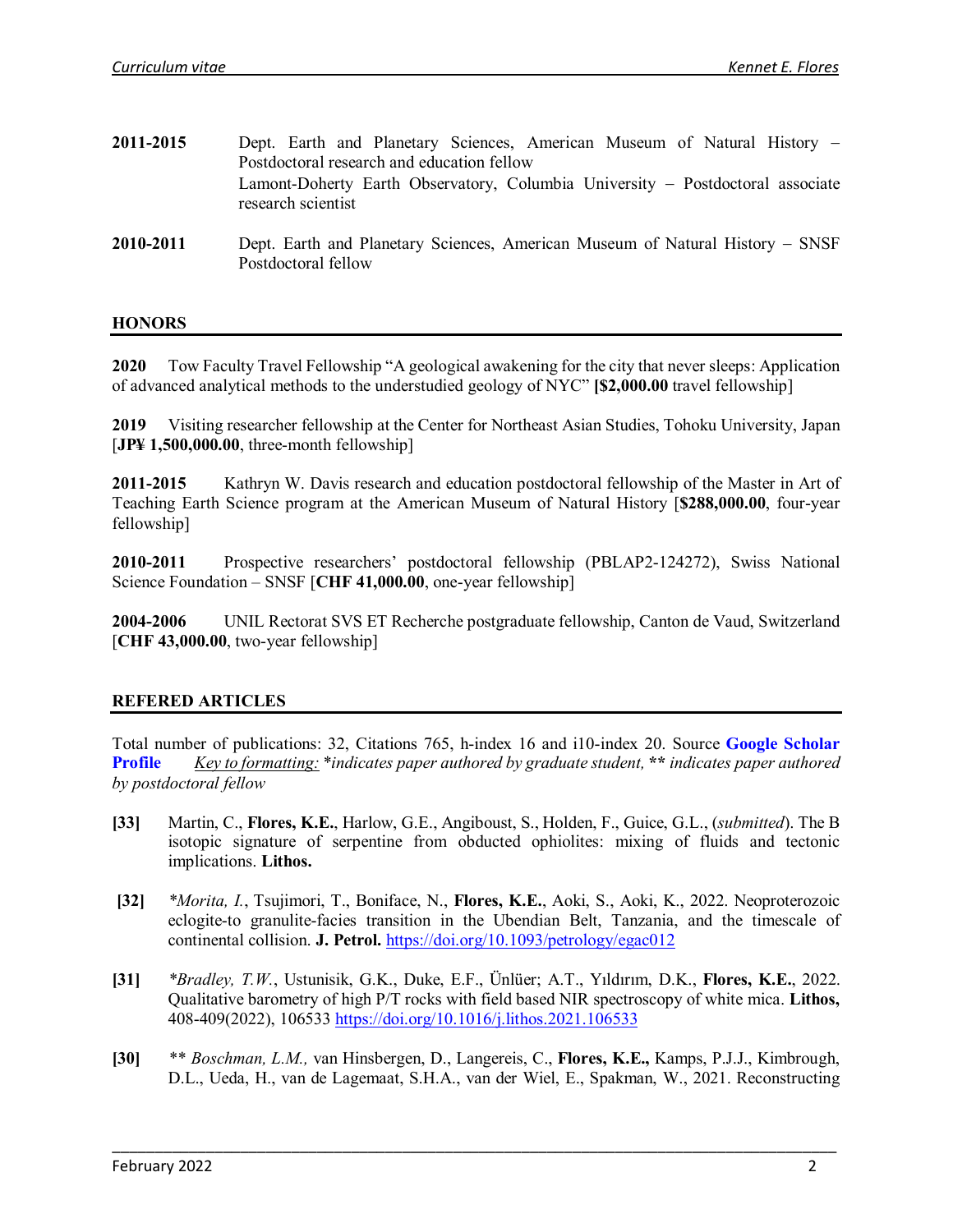lost plates of the Panthalassa Ocean through paleomagnetic data from circum-Pacific accretionary orogens. **Am. J. Sci.,** 321(6), 907-954<https://doi.org/10.2475/06.2021.08>

- **[29]** Gazel, E., **Flores, K.E.,** Carr, M.J., **2021**. Architectural and tectonic control on the segmentation of the Central American Volcanic Arc. **Annu. Rev. Earth Planet. Sci.**, 49, 485-511 https://doi.org/10.1146/annurev-earth-082420-055108
- **[28]** Martin, C., **Flores, K.E.**, Vitale-Brovarone, A., Angiboust, S., Harlow, G.E., **2020**. Deep mantle serpentinization in subduction zones: insight from in-situ B isotopes in slab and mantle wedge serpentinites. **Chem. Geol.**, 545, 119637 <https://doi.org/10.1016/j.chemgeo.2020.119637>
- **[27] Flores, K.E.**, Gazel, E., **2020**. A 100 m.y. record of volcanic arc evolution in Nicaragua. **Island Arc**, 29 (1), e12346 <https://doi.org/10.1111/iar.12346>
- **[26]** *\*Kakefuda, M.*, Tsujimori, T., Yamashita, K., Iizuka, Y., **Flores, K.E.**, **2020**. Revisiting Pb isotope signatures of Ni-Fe alloy hosted by antigorite serpentinite from the Josephine Ophiolite, USA. **J. Miner. Petrol. Sci.**, 115 (1), 21-28<https://doi.org/10.2465/jmps.190731a>
- **[25]** *\*Hara, T.*, Tsujimori, T., **Flores, K.E.**, Kimura, J-I., **2019**. Sr-Pb isotope compositions of lawsonites in a Pacheco Pass metagraywacke, Franciscan Complex, California. **J. Miner. Petrol. Sci.**, 114 (6), 296-301 <https://doi.org/10.2465/jmps.190727>
- **[24]** *\*Boschman, L.M.*, van der Wiel, E., **Flores, K.E.**, Langereis, C., van Hinsbergen, D., **2019**. The Caribbean and Farallon plates connected: Constraints stratigraphy and paleomagnetism of the Nicoya Peninsula, Costa Rica. **J. Geophys Res Sol. Ea.**, 124 (7), 6243-6266. <https://doi.org/10.1029/2018JB016369>
- **[23]** *\*Madrigal, P.*, Gazel, E., **Flores, K.E.**, Jicha, B., Bizimis, M., **2016**. Record of Massive Upwellings from the Pacific Large Low Shear Velocity Province. **Nature Communications**, 7, 13309. https://www.nature.com/articles/ncomms13309
- **[22]** Martin, C., **Flores, K.E.,** Harlow, G.E., **2016**. Boron isotopes discrimination for subduction-related serpentinites. **Geology**, 44(11), 899-902. http://dx.doi.org/10.1130/G38102.1
- **[21]** Harlow, G.E., **Flores, K.E.**, Marschall, H.R, **2016**. Fluid-mediated mass transfer from a paleosubduction channel to its mantle wedge: Evidence from jadeitite and related rocks from the Guatemala Suture Zone. **Lithos**, 258-259, 15-36 [invited review article]. <http://dx.doi.org/10.1016/j.lithos.2016.04.010>
- **[20]** *\*Madrigal, P.*, Gazel, E., Denyer,P., Smith, I., Jicha, B., **Flores, K.E.,** Coleman, D., Snow, J., **2015**. A melt-focusing zone in the lithospheric mantle preserved in the Santa Elena Ophiolite, Costa Rica. **Lithos**, 230, 198-205[. http://dx.doi.org/10.1016/j.lithos.2015.04.015](http://dx.doi.org/10.1016/j.lithos.2015.04.015)
- **[19] Flores, K.E.,** Skora, S., Martin, C., Harlow, G.E., Rodríguez, D., Baumgartner, P.O., **2015**. Metamorphic history of riebeckite- and aegirine-augite-bearing high-pressure–low-temperature blocks within the Siuna Serpentinite Mélange, northeastern Nicaragua. **Int. Geol. Rev.**, 57 (5-8), 943-977.<http://dx.doi.org/10.1080/00206814.2015.1027747>
- **[18] Flores, K.E.**, Martens, U.C., Harlow, G.E., Brueckner, H.K., Pearson, N.J., **2013**. Jadeitite formed during subduction: In situ zircon geochronology constraints from two different tectonic events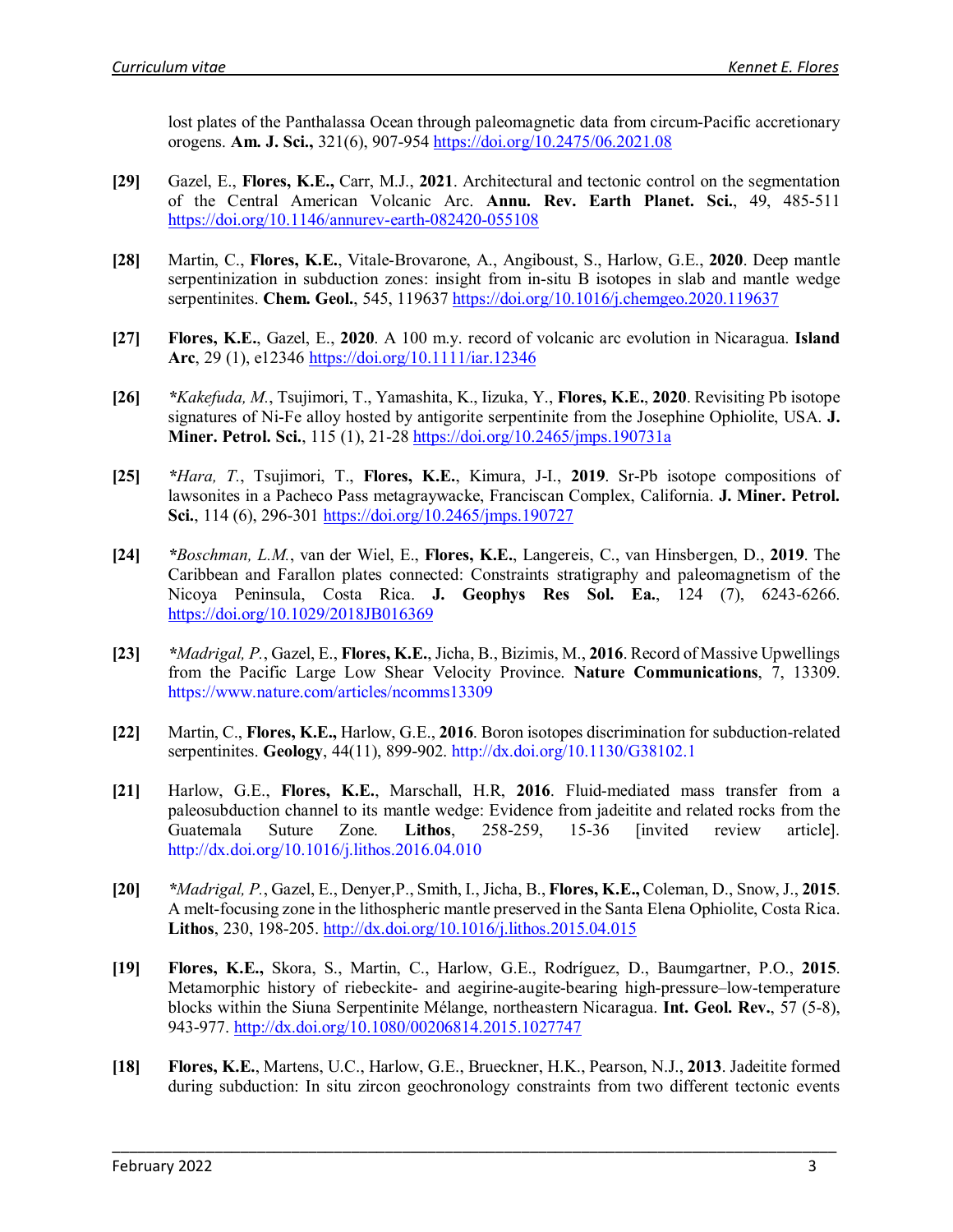within the Guatemala Suture Zone. **Earth Planet. Sci. Lett.**, 371-372, 67-81. <http://dx.doi.org/10.1016/j.epsl.2013.04.015>

- **[17]** Nadeau, P.A., **Flores, K.E.**, Ustunisik, G., Zirakparvar, N.A., Grcevich, J., Pagnotta, A., Sessa, J.A., Kinzler, R.J., Macdonald, M., Mathez, E.A., Mac Low, M-M., **2013**. Pilot program for teaching Earth Science in New York. **EOS**, 94(23), 205-206. <https://doi.org/10.1002/2013EO230001>
- **[16]** Buchs, D.M., Pilet, S., Baumgartner, P.O., Cosca, M., **Flores, K.E.,** Bandini, A.N., **2013**. Lowvolume intraplate volcanism in the Early/Middle Jurassic Pacific basin documented by accreted sequences in Costa Rica. **Geochem. Geophys. Geosyst.**, 14(5), 1552-1568. <https://doi.org/10.1002/ggge.20084>
- **[15]** Verard, C., **Flores, K.**, Stampfli, G., 2012. Geodynamic reconstructions of the South America-Antarctica plate system. **J. Geodyn.**, 53, 43-60. http://dx.doi.org/10.1016/j.jog.2011.07.007
- **[14]** Harlow, G.E., **Flores, K.**, **2011**. Jadeite jade: Origin, Sources, Varieties and Exploration. **Proceedings of International Symposium on Jade**, 13-22.
- **[13]** Buchs, D.M., Baumgartner, P.O., Baumgartner-Mora, C., **Flores, K.**, Bandini, A.N., **2011**. Upper Cretaceous to Miocene tectonostratigraphy of the Azuero area (Panama) and the discontinuous accretion and subduction erosion along the Middle American margin. **Tectonophysics**, 512, 31-46. http://dx.doi.org/10.1016/j.tecto.2011.09.010
- **[12]** Bandini, A.N., Baumgartner, P. O., **Flores, K.**, Dumitrica, P., Hochard, C., Stampfli, G.M, Jackett, S-J., **2011**. Aalenian to Cenomanian Radiolaria of the Bermeja Complex (Puerto Rico) and Pacific origin of radiolarites on the Caribbean Plate. **Swiss J. Geosci.**, 104, 347-408. <https://doi.org/10.1007/s00015-011-0072-2>
- **[11]** Bandini, A.N., Baumgartner, P. O., **Flores, K.**, Dumitrica, P., Jackett, S-J., **2011**. Early Jurassic to Early Late Cretaceous radiolarians from the Santa Rosa accretionary complex (Northwestern Costa Rica). **Ofioliti**, 36(1), 1-35.<https://doi.org/10.4454/OFIOLITI.V36.I1.1>
- **[10]** Baumgartner, P. O., **Flores, K.**, Bandini, A. N., Girault, F., Cruz, D., **2008**. Upper Triassic to Cretaceous Radiolaria from Nicaragua and Northern Costa Rica -The Mesquito Oceanic terrane. **Ofioliti**, 33(1), 1-19.<https://doi.org/10.4454/ofioliti.v33i1.356>
- **[9]** Bandini, A. N., **Flores, K.**, Baumgartner, P. O., Jackett, S-J. & Denyer, P., **2008**. Late Cretaceous and Paleogene Radiolaria from Nicoya Peninsula, Costa Rica: a tectonostratigraphic application. **Stratigraphy**, 5(1), 3-21.<http://www.micropress.org/microaccess/check/1561>
- **[8] Flores, K.**, Denyer, P., **2005**. Mapa geológico de la hoja Berrugate. **Rev. Geol. América Central** 32, Colección de mapas geológicos (7). [http://www.geologia.ucr.ac.cr/revista/revista/to\\_pdf/revista/32/32-MapaBerrugate.pdf](http://www.geologia.ucr.ac.cr/revista/revista/to_pdf/revista/32/32-MapaBerrugate.pdf)
- **[7]** Denyer, P., Montero, W., **Flores, K.**, **2005**. Mapa geológico de la hoja Golfo. **Rev. Geol. América Central**, 32, Colección de mapas geológicos (6). [http://www.geologia.ucr.ac.cr/revista/revista/to\\_pdf/revista/32/32-MapaGolfo.pdf](http://www.geologia.ucr.ac.cr/revista/revista/to_pdf/revista/32/32-MapaGolfo.pdf)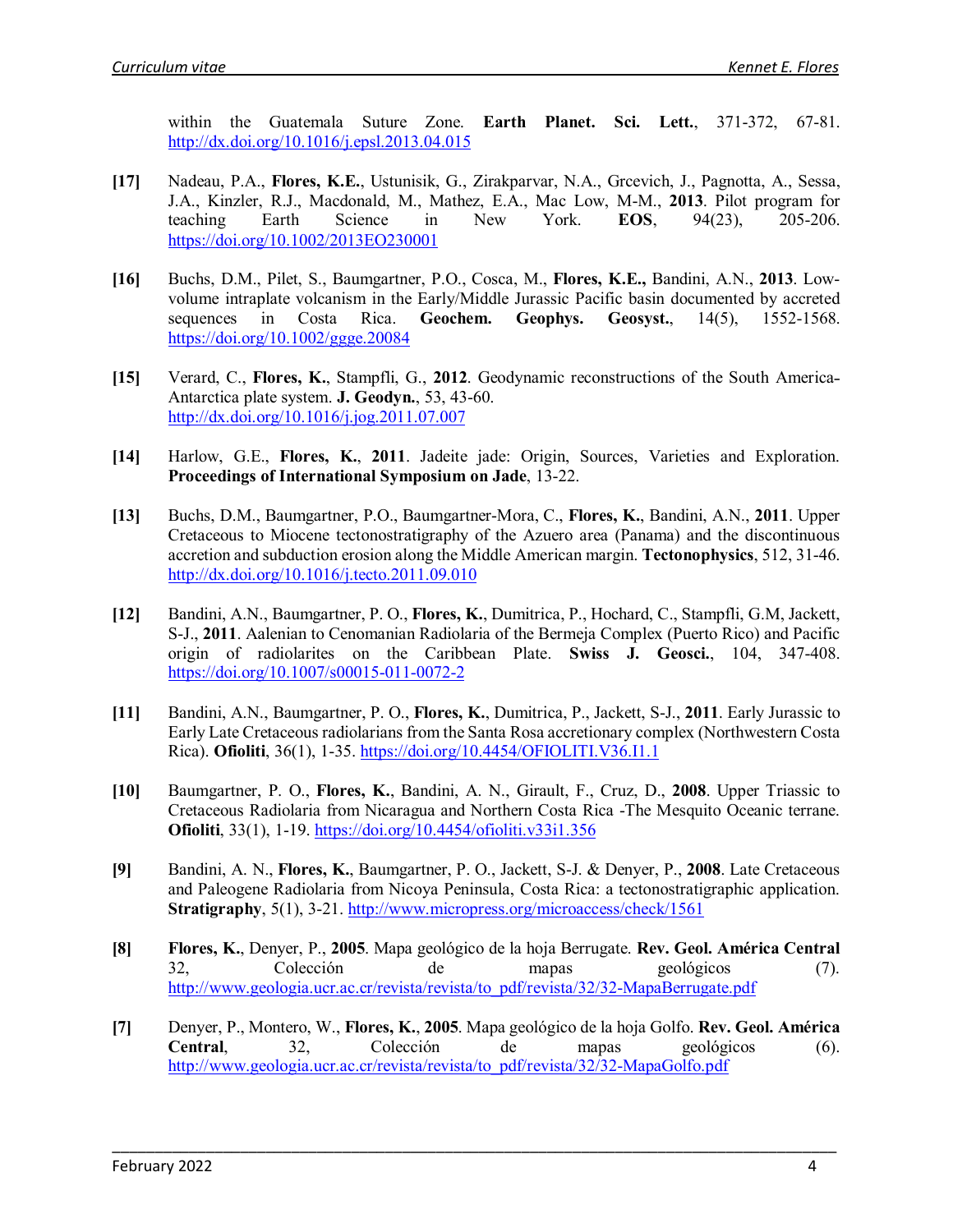- **[6]** Denyer, P., Montero, W., **Flores, K.**, **2005**. Apuntes sobre la geología de las hojas Golfo y Berrugate, Costa Rica. **Rev. Geol. América Central**, 32, 99-108. <https://revistas.ucr.ac.cr/index.php/geologica/article/view/4246/4070>
- **[5] Flores, K.**, Denyer, P. & Aguilar, T., **2003**. Mapa geológico de la hoja Abangares. **Rev. Geol. América Central**, 29, Colección de mapas geológicos (4). [http://www.geologia.ucr.ac.cr/revista/revista/to\\_pdf/revista/29/29-MAPA-ABANGARES.pdf](http://www.geologia.ucr.ac.cr/revista/revista/to_pdf/revista/29/29-MAPA-ABANGARES.pdf)
- **[4] Flores, K.**, Denyer, P., Aguilar, T., **2003**. Geología y estratigrafía de la hoja Abangares, Guanacaste, Costa Rica. **Rev. Geol. América Central** 29, 127-136. <https://revistas.ucr.ac.cr/index.php/geologica/article/view/7780/7435>
- **[3]** Denyer, P., **Flores, K.**, **2003**. Mapa geológico de la hoja Talolinga. **Rev. Geol. América Central**, 28, Colección de mapas geológicos (2). [http://www.geologia.ucr.ac.cr/revista/revista/to\\_pdf/revista/28/28-TALOLINGA.pdf](http://www.geologia.ucr.ac.cr/revista/revista/to_pdf/revista/28/28-TALOLINGA.pdf)
- **[2] Flores, K.**, Denyer, P., **2003**. Mapa geológico de la hoja Matambú. **Rev. Geol. América Central** 28, Colección de mapas geológicos (1). [http://www.geologia.ucr.ac.cr/revista/revista/to\\_pdf/revista/28/28-MATAMBU.pdf](http://www.geologia.ucr.ac.cr/revista/revista/to_pdf/revista/28/28-MATAMBU.pdf)
- **[1] Flores, K.**, Denyer, P., Aguilar, T., **2003**. Nueva propuesta estratigráfica: Geología de las hojas Matambú y Talolinga, Guanacaste, Costa Rica. **Rev. Geol. América Central**, 28, 131-138. <https://revistas.ucr.ac.cr/index.php/geologica/article/view/7793/7445>

# **SELECTED MEETING ABSTRACTS (**since 2015**)**

- *Key to formatting:* \**indicates paper authored by graduate student***, \*\*** *indicates paper authored by postdoctoral fellow*
- **[27]** Martin, C., **Flores, K.E.**, Harlow, G.E., Angiboust, S., Hodel, F., Guice, G., **2021**. The boron isotopic signature of serpentine from obducted ophiolites: mixture of fluids and tectonic implications. [Invited talk]. Goldschmidt Abstracts, Session 4b. **Goldschmidt Conference, Virtual**, 4-9 Jul., 2021.
- **[26]** *\*\*Bonnet, G.*, **Flores, K.E.**, Martin, C., Harlow, G.E., **2019**. Distinct P-T histories in a subduction mélange reveal underplating/mixing processes at the plate interface (North Motagua Mélange, Guatemala). [Poster]. Abstract V43E-0127, **Fall Meeting, AGU, San Francisco, CA**, 9-13 Dec. 2019.
- **[25]** *\*Bradley, T.W.*, Ustunisik, G.K., Duke, E.F., **Flores, K.E.**, Ünlüer, A.T., Yildirim, D.K., **2019**. Detecting the Pressure and Bulk Composition Effect on the Al-OH Absorption Band of White Micas: A Case Study in Northwest Turkey and Applications to the Guatemala Suture Zone. [Poster]. Abstract V43E-0128, **Fall Meeting, AGU, San Francisco, CA**, 9-13 Dec. 2019.
- **[24] Flores, K.E.**, Marsh, J., Strauss, B., Estrada, N., **2019**. Metamorphic evolution and exhumation of high-pressure assemblages of the Cordillera Real (Ecuador). [Poster]. Abstract V43E-0126, **Fall Meeting, AGU, San Francisco, CA**, 9-13 Dec. 2019.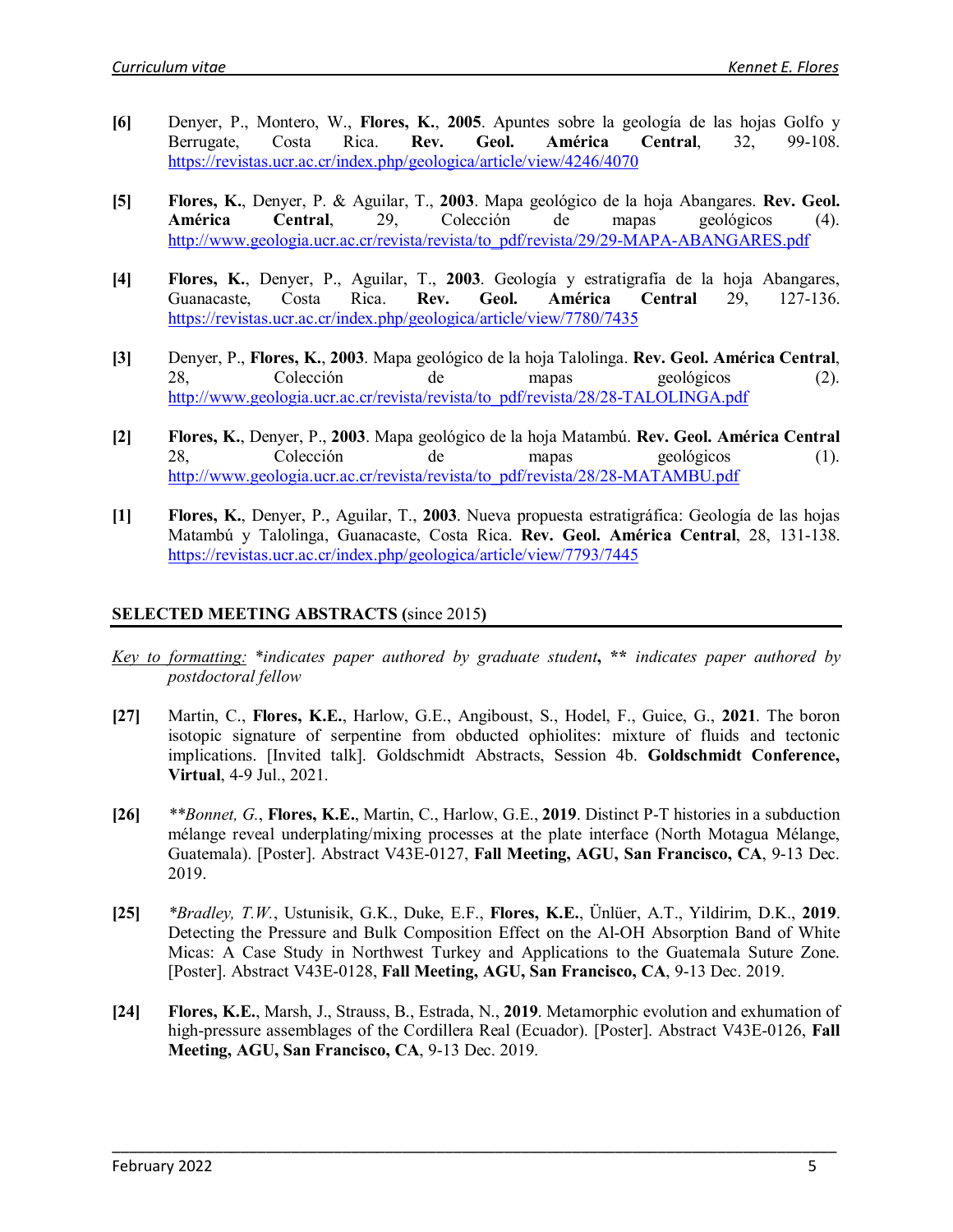- **[23]** Martin, C., **Flores, K.E.**, Harlow, G.E., **2019**. Origin of the meta-ultramafic rocks from Massachusetts and Staten Island, New York: a complex history. [Poster]. Abstract V43E-0133, **Fall Meeting, AGU, San Francisco, CA**, 9-13 Dec. 2019.
- **[22]** *\*Elizondo, V.*, Sandoval., M.I., **Flores, K.E.**, Sequeira, C., Chesnel, V., **2019**. Bioestratigrafía y paleotectónica de las radiolaritas de San Juanillo, Santa Cruz, Guanacaste. [Poster]. Abstract Resumen (póster 2), **3er Congreso Geológico, Universidad de Costa Rica, San José, Costa Rica**, 9-11 Oct. 2019.
- **[21]** Martin, C., **Flores, K.E.**, Harlow, G.E., **2019**. Origin of the Meta-ultramafic rocks from the Appalachian Mountains (East Coast of the US) [Talk]. Abstract No 26-3, **GSA Southeastern Section, Charleston, South Carolina**, 28-29 Mar. 2019.
- **[20]** *\*DeFelice, D.*, Friedrich, J.M., Ebel, D.S., **Flores, K.E.**, Weisberg, M.K., **2019**. Analysis of the shapes of the CAIS in CV chondrites using 2D and 3D petrography. [Poster]. Abstract 2019 LPI Contribution Series. No. 2132, **50th Lunar and Planetary Science Conference 2019, the Woodlands, Texas**, 18-22 Mar. 2019.
- **[19]** *\*Bradley, T.W.*, Ustunisik, G.K., Duke, E.F., **Flores, K.E.**, **2018**. Detecting the Pressure and Bulk Composition Effect on the Al-OH Absorption Band of White Micas: Case Studies in Northwest Turkey and the Franciscan Complex of California. [Poster]. Abstract MR21B-0058, **Fall Meeting, AGU, Washington, D.C.**, 10-14 Dec. 2018.
- **[18]** *\*Madrigal, P.*, Gazel, E., **Flores, K.E.**, Bizimis, M., Jicha, B., **2018**. Plume-Ridge Interaction during Large Igneous Province Formation. [Talk]. Abstract V14A-02, **Fall Meeting, AGU, Washington, D.C.**, 10-14 Dec. 2018.
- **[17]** Martin, C., **Flores, K.E.**, Angiboust, S., Vitale-Brovarone, A., Harlow, G.E., **2018**. Deep mantle metasomatism tracked by in-situ B isotopes: examples of the Alps and the Caribbean [Talk]. Abstract T22B-03, **Fall Meeting, AGU, Washington, D.C.**, 10-14 Dec. 2018.
- **[16]** Martin, C., **Flores, K.E.**, Angiboust, S., Vitale-Brovarone, A., Harlow, G.E., **2018**. Mantle Metasomatism in Subduction Zones: Insight from in situ B Isotopes [Invited talk]. Goldschmidt Abstracts. **Goldschmidt Conference, Boston, Massachusetts**, 12-17 Aug. 2018.
- **[15]** Baumgartner, P.O., Andjic, Sandoval, Bandini, A., Dieserens, **Flores. K.E.**, **2018**. Synthesis of terrane stratigraphy and assembly of S-Central America. Geology of Middle America – The Gulf of Mexico, Yucatan, Caribbean, Grenada and Tobago Basins and their margins, **AAPG Hedberg Conferences, Sigüenza, Spain**, 2-5 Jul. 2018.
- **[14]** \**Bonnet, G.*, Martin, C., **Flores, K.E.**, Barrickman, M., Harlow, G.E., **2018**. Unraveling the history of complex zoned garnets in retrograde eclogites: Insights from the North Motagua Mélange in central Guatemala. Geophysical Research Abstract Vol. 20 EGU2018-10917, **EGU General Assembly, Vienna, Austria**, 8-13 Apr. 2018.
- **[13]** Martin, C., Harlow, G.E., **Flores, K.E.**, Angiboust, S., **2017**. Boron isotopes as tracer of the tectonic origin and geological history of serpentinites in subduction and suture zones [Poster]. Abstract V13A-0377, **Fall Meeting, AGU, New Orleans, Louisiana**, 11-15 Dec. 2017.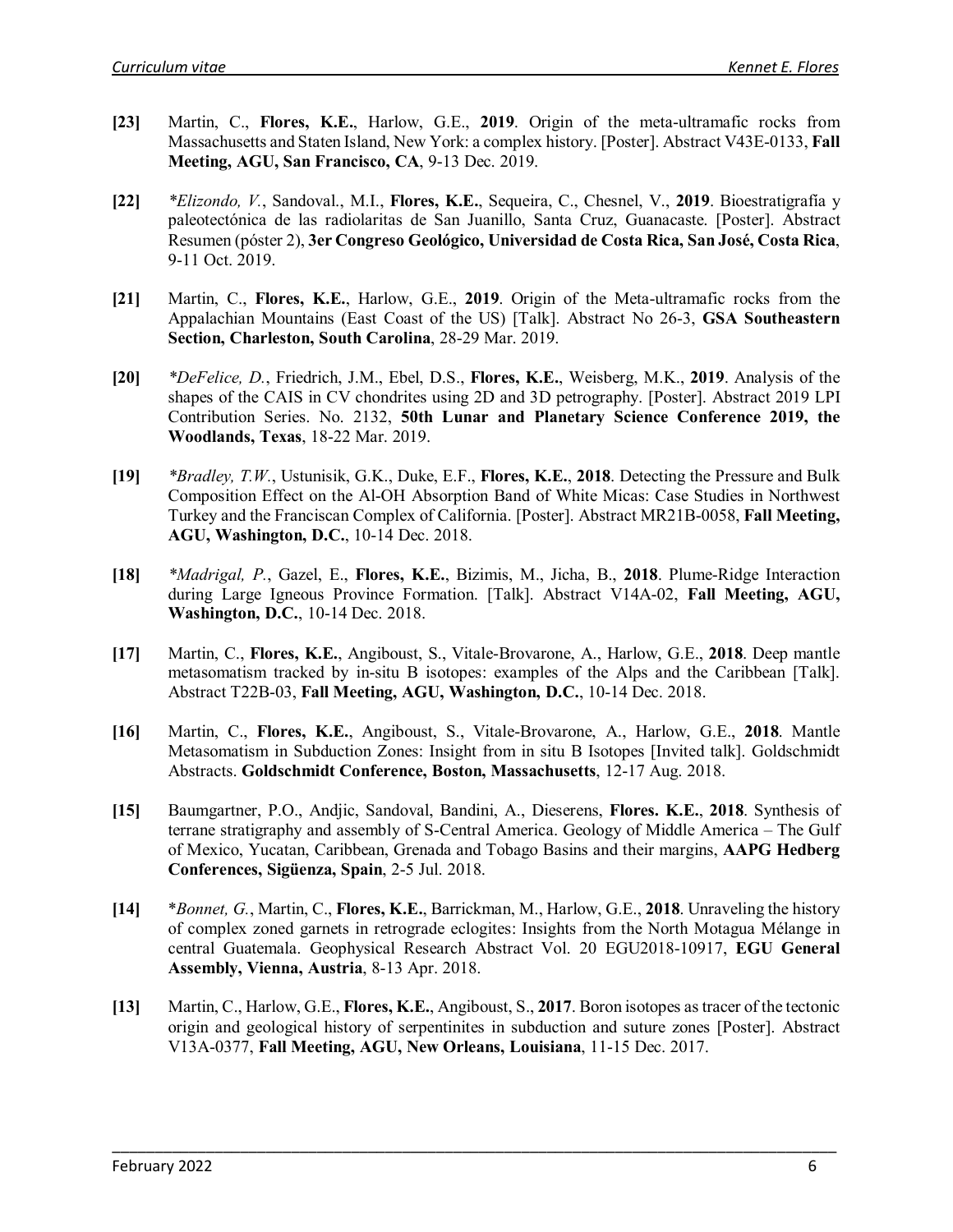- **[12] Flores, K.E.**, Bonnet, G., Cai, Y., Martin, C., Hemming, S.R., Brueckner, H.K., Harlow, G.E., **2017**. 50 Myr. In a serpentinite subduction channel: Insights into slow eclogite exhumation. [Talk]. Abstract V31D-03, **Fall Meeting, AGU, New Orleans, Louisiana**, 11-15 Dec. 2017.
- **[11]** Martin, C., Bonnet, G., **Flores, K.E.**, Barickman, M., Harlow, G.E., **2017**. Unraveling the history of complex zoned garnets in retrograde eclogites: Insights from the North Motagua Mélange in central Guatemala [Poster]. Abstract 176-21, **GSA Annual Meeting, Seattle, Washington**, 22-25 October 2017. Geol. Soc. Am. Abst. Programs 49(6), doi: 10.1130/abs/2017AM-305322.
- **[10]** Martin, C., Barickman, M.H., **Flores, K.E.**, Bonnet, G., Harlow, G.E., **2017**. Unraveling the history of complex zoned garnets from the North Motagua Mélange (Guatemala) [Talk]. Abstract volume, **12th International Eclogite Conference, Åre, Sweden**, 20-29 Aug. 2017, 91.
- **[9] Flores, K.E.**, Bonnet, G., Cai, Y., Martin, C., Hemming, S.R., Brueckner, H.K., Harlow, G.E., **2017**. 50 Myr. In a serpentinite subduction channel: Insights into slow eclogite exhumation. [Talk]. Abstract volume, **12th International Eclogite Conference, Åre, Sweden**, 20-29 Aug. 2017, 53.
- **[8]** Martin, C., Harlow, G.E., **Flores, K.E.**, Angiboust, S., **2017**. Boron isotopes as tracer of the tectonic origin and geological history of serpentinites in subduction and suture zones [Poster]. **Goldschmidt Conference, Paris, France**, Abstracts, 2017 2595.
- **[7]** Gazel, E., Madrigal, P., **Flores, K.E.**, Bizimis, M., Jicha, B., **2016**. Record of Cyclical Massive Upwellings from the Pacific Large Low Shear Velocity Province in the Mezosoic. [Talk]. Abstract DI11A-2335, **Fall Meeting, AGU, San Francisco, California**, 12-16 Dec. 2016.
- **[6]** *\*Barickman, M.H.*, Martin, C., **Flores, K.E.**, Harlow, G.E., Bonnet, G., **2016**. Unraveling the history of complex zoned garnets from the North Motagua Mélange. [Poster]. Abstract T31E-2964, **Fall Meeting, AGU, San Francisco, California**, 12-16 Dec. 2016.
- **[5]** Martin, C., **Flores, K.E.**, Harlow, G.E., **2016**. Boron isotopes discrimination for subduction-related serpentinites [Talk]. **4th Serpentine Days, Séte, France**, 25-29 September 2016. Société Française de Minéralogie et de Cristallographie. Abstract volume, 48
- **[4]** Martin, C., Harlow, G.E., **Flores, K.E.**, Angiboust, S., **2016**. Boron isotopes as tracers of the tectonic origin and geological history of serpentinites in subduction and suture zones [Poster]. Abstract 258-4, **GSA Annual Meeting, Denver, Colorado**, 25-28 September 2016. Geol. Soc. Am. Abst. Programs 48(7), doi: 10.1130/abs/2016AM-286031.
- **[3]** *\*Madrigal, P.*, Gazel, E., **Flores, K.E.**, Bizimis, M., Jicha, B., **2015**. Record of the Pacific Large Low Shear Velocity Province Upwellings Preserved in the Cretaceous Large Igneous Provinces. [Poster]. Abstract DI41A-2592, **Fall Meeting, AGU, San Francisco, California**, 14-18 Dec. 2015.
- **[2]** Martin, C., **Flores, K.E.**, Harlow, G.E., **2015**. Boron isotopes discrimination for subduction-related serpentinites: Example of the Guatemala Suture Zone [Talk]. Abstract 168-12, **GSA Annual Meeting, Baltimore, Maryland**, 1-4 November 2015. Geol. Soc. Am. Abst. Programs 47(7), 434**.**
- **[1] Flores, K.E., 2015.** The Formation of Middle America and the Pacific ocean [Talk]. Abstract 10- 4, **GSA Annual Meeting, Baltimore, Maryland**, 1-4 November 2015. Geol. Soc. Am. Abst. Programs 47(7), 44.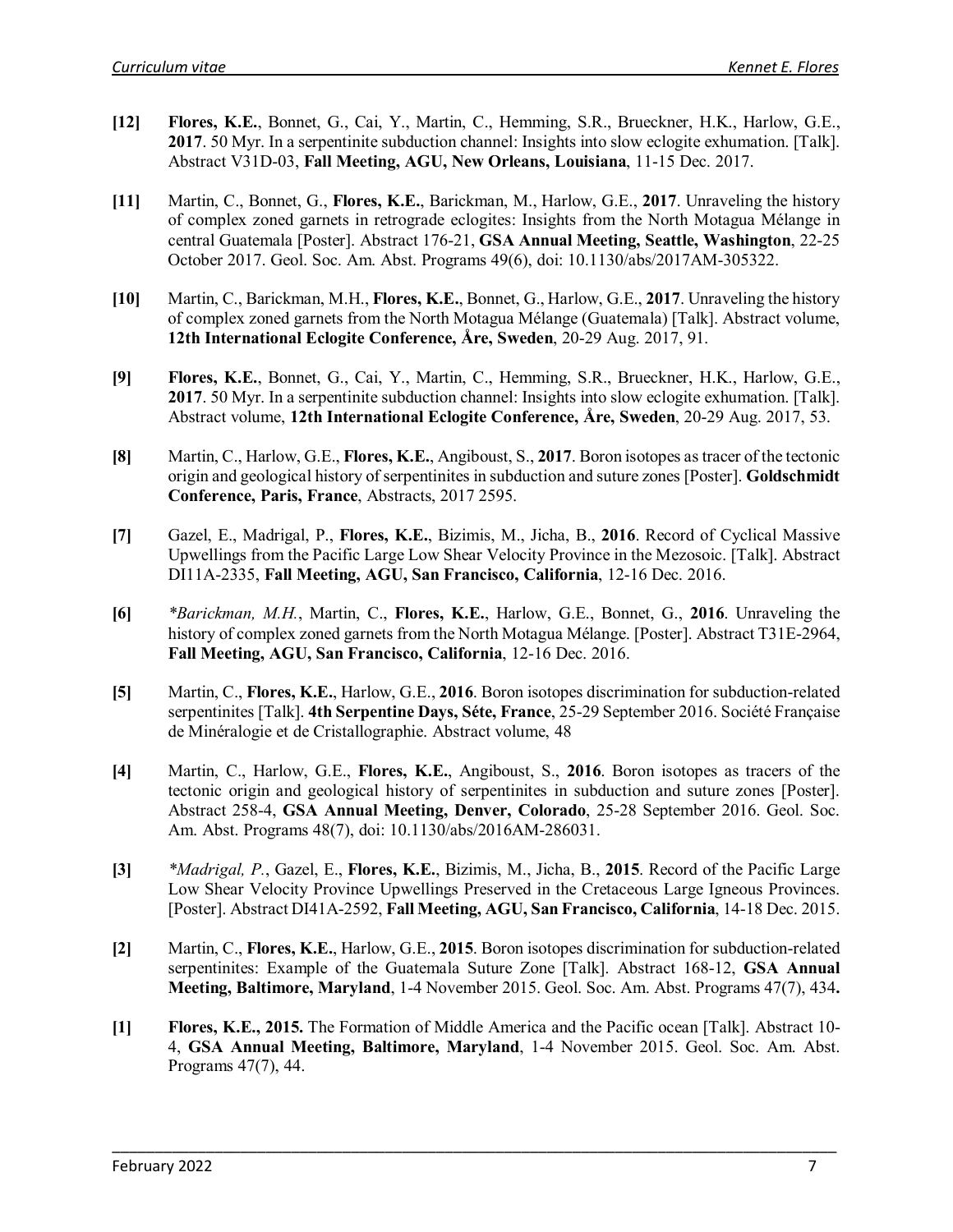# **INVITED LECTURES AND COLLOQUIA (**since 2015**)**

| February 2021      | EAS Seminar Series, School of Earth and Atmospheric Sciences, Georgia Institute<br>of Technology, Atlanta                                  |
|--------------------|--------------------------------------------------------------------------------------------------------------------------------------------|
| February 2021      | Earth Science Colloquium, Department of Earth Sciences, University of<br>California, Santa Barbara                                         |
| October 2021       | Seminars series, Department of Earth and Planetary Sciences, The University<br>of Texas, San Antonio                                       |
| September 2021     | Geosciences Colloquium, Department of Geosciences, The Pennsylvania State<br>University, University Pak, Pennsylvania                      |
| <b>June 2021</b>   | Center for the Northeast Asian Studies Seminars, Tohoku University, Sendai,<br>Japan                                                       |
| <b>May 2021</b>    | Seminars Series, Department of Earth and Planetary Sciences, American Museum<br>of Natural History, New York                               |
| February 2021      | Geosciences seminars, Department of Geological Sciences & Engineering,<br>University of Nevada, Reno, Nevada                               |
| December 2020      | Advanced Volcanology, Department of Geosciences, The Pennsylvania State<br>University, University Pak, Pennsylvania                        |
| November 2020      | 40 <sup>th</sup> Aniversario Carrera Geología, Centro Universitario del Norte, Universidad de<br>San Carlos de Guatemala, Cobán, Guatemala |
| November 2020      | Metamorphic Petrology, School of Earth and Environment, Rowan University<br>Glassboro, New Jersey                                          |
| November 2020      | Seminar Series, Department of Geological Sciences, Central Washington<br>University, Ellensburg, Washington                                |
| November 2020      | Jackson School of Geosciences Lithosphere and Deep Earth (LDE) seminars, The<br>University of Texas at Austin, Austin, Texas               |
| September 2020     | Subduction Processes, Department of Earth and Atmospheric Sciences, Cornell<br>University, Ithaca, New York                                |
| <b>August 2020</b> | Colloquium, Department of Geological Sciences, The University of North<br>Carolina, Chapel Hill, North Carolina                            |
| October 2019       | Earth and Environmental Sciences doctoral program, the Graduate Center<br>of the City University of New York, New York                     |
| <b>July 2019</b>   | Center for the Northeast Asian Studies Seminars, Tohoku University, Sendai,<br>Japan                                                       |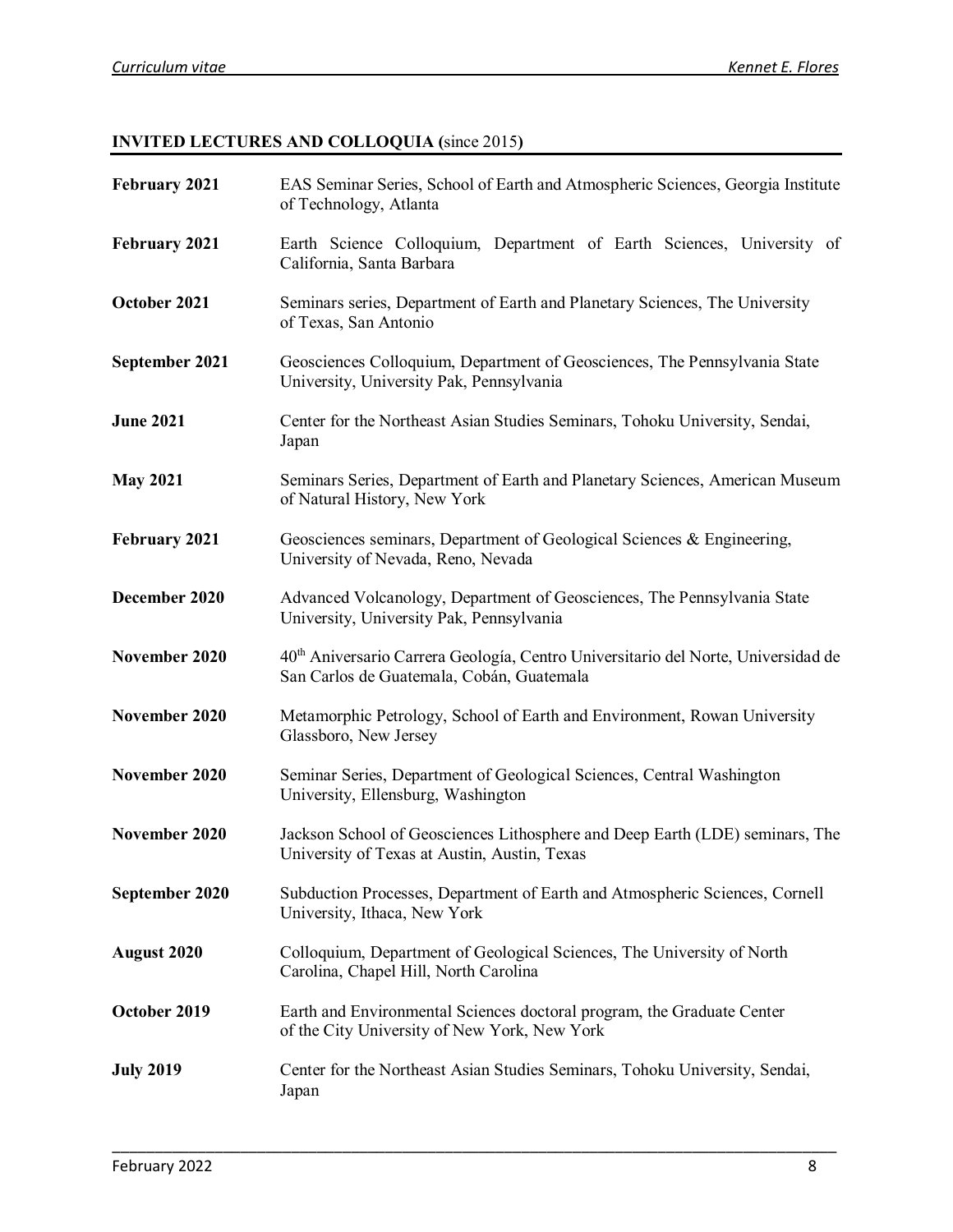| August 2018       | Seminarios del Instituto de Geología, Universidad Nacional Autónoma de México,<br>Ciudad de México, México                           |
|-------------------|--------------------------------------------------------------------------------------------------------------------------------------|
| <b>May 2018</b>   | Seminar Series, Department of Earth and Atmospheric Sciences, City College of<br>New York, The City University of New York, New York |
| November 2017     | Seminar Series, Department of Geography & Earth Sciences, University of North<br>Carolina Charlotte, Charlotte, North Carolina       |
| <b>March 2017</b> | Geoscience Seminar Series, Center for Integrative Geosciences, University of<br>Connecticut, Storrs                                  |
| August 2016       | Charla de la Cátedra Gabriel Dengo, Escuela Centroamericana de Geología,<br>Universidad de Costa Rica, San José, Costa Rica          |
| <b>May 2016</b>   | Science Retreat, School of Natural and Behavioral Sciences, Brooklyn College of<br>The City University of New York, Brooklyn         |
| November 2015     | Seminars Series, Department of Earth and Planetary Sciences, American Museum<br>of Natural History, New York                         |
| November 2015     | Colloquium, School of Earth and Environmental Sciences, Queens College of The<br>City University of New York, Queens                 |
| September 2015    | Earth and Environmental Sciences doctoral program, the Graduate Center<br>of The City University of New York, New York               |

## **TEACHING EXPERIENCE**

- *2021-present University of North Carolina at Chapel Hill, Assistant Professor*
- 2022 Research in Geology (**GEOL. 900 SPRING'22:** 2 student) Petrology & Plate Tectonics (**GEOL. 304 SPRING'21:** 15 student)
- 2021 Research in Geology (**GEOL. 900 FALL'21:** 2 student)

#### *2015-2021 CUNY Brooklyn College, Assistant Professor*

- 2021 Thesis Research (**EESC. 7951G SPRING'21:** 1 student) Structural Geology and Plate Tectonics (**EESC. 3975 SPRING'21:** 11 student) Introduction to Earth Science (**EESC.1101 SPRING'21:** 48 students)
- 2020 Thesis Research (**EESC. 7951G FALL'20:** 1 student) Field Mapping (**EESC.4010 FALL'20:** 10 students) Introduction to Earth Science (**EESC.1101 FALL'20:** 48 students) Thesis Research (**EESC. 7952G SPRING'20:** 1 student) Internships in Earth Sciences (**EESC. 5800 SPRING'20:** 1 student) Structural Geology and Plate Tectonics (**EESC. 2300 SPRING'20:** 28 student)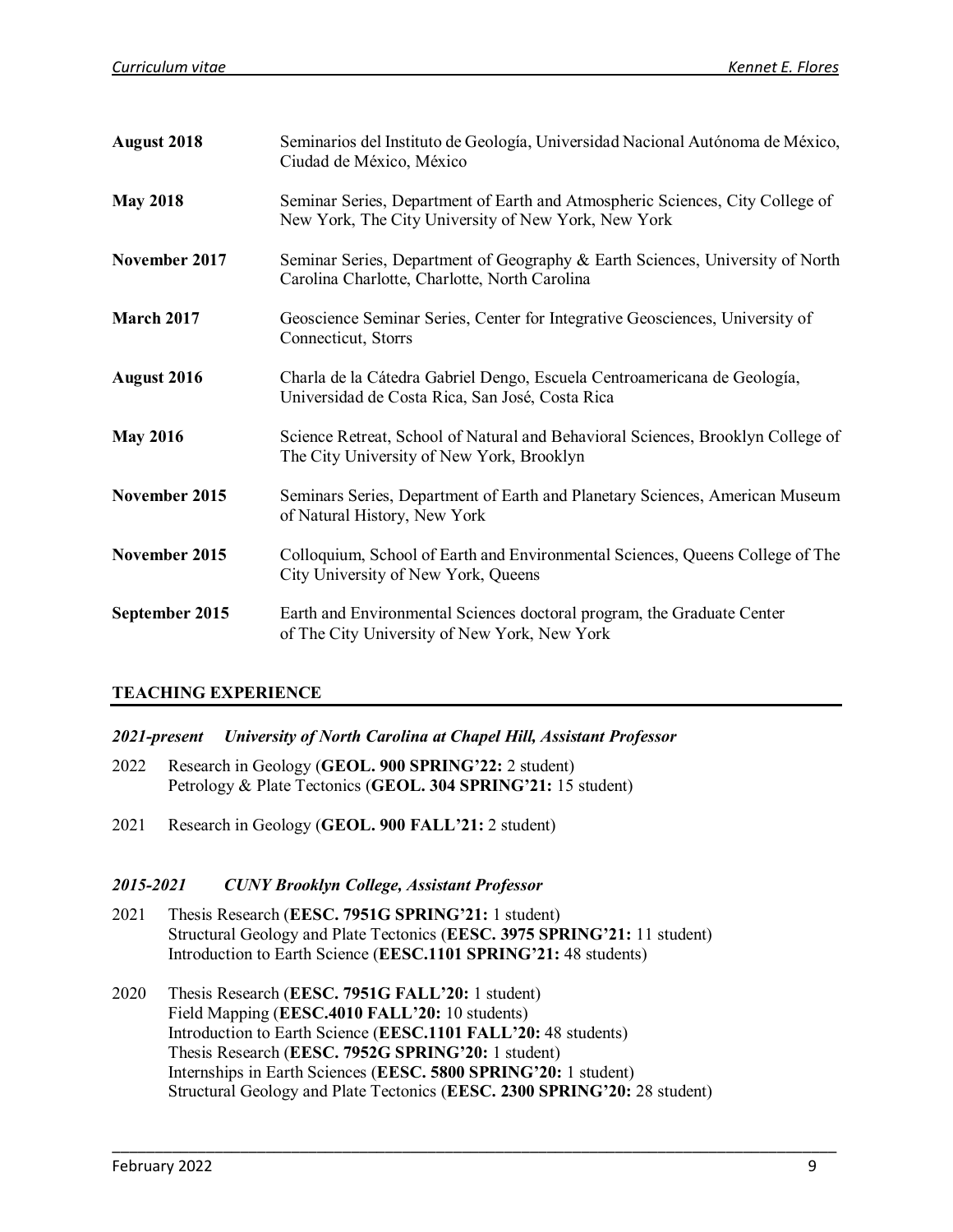Introduction to Earth Science (**EESC.1101 SPRING'20:** 37 students)

- 2019 Thesis Research (**EESC. 7951G FALL'19:** 1 student) Global Tectonics (**EESC.7335G SPRING'19:** 9 students) Internships in Earth Sciences (**EESC. 5800 SPRING'19:** 1 student) Igneous and Metamorphic Petrology (**EESC. 3000 SPRING'19:** 7 student) Structural Geology and Plate Tectonics (**EESC. 2300 SPRING'19:** 24 student) Seminar (**EESC. 7903G WINTER'19:** 1 student)
- 2018 Seminar (**EESC. 7902G FALL'18:** 9 students) Advanced Field Mapping (**EESC. 7525G FALL'18:** 3 students) Field Mapping (**EESC. 3850 FALL'18:** 12 students) Dynamic Earth (**EESC. 1010 FALL'18:** 48 students) Dynamic Earth (**EESC. 1010 FALL'18:** 96 students) Seminar (**EESC. 7902G SPRING'18:** 1 student) Internships in Earth Sciences (**EESC. 5800 SPRING'18:** 1 student)
- 2017 Structural Geology and Plate Tectonics (**EESC. 2300 FALL'17:** 19 student) Dynamic Earth (**EESC. 1010 FALL'17:** 23 students) Dynamic Earth (**EESC. 1010 FALL'17:** 47 students) Dynamic Earth (**EESC. 1010 FALL'17:** 23 students) Seminar (**EESC. 7903G SPRING'17:** 1 student) Honors thesis research (**Honors Program SPRING'17:** 1 student) Igneous and Metamorphic Petrology (**EESC. 3000 SPRING'17:** 7 student) Dynamic Earth (**EESC. 1010 SPRING'17:** 24 students) Dynamic Earth (**EESC. 1010 SPRING'17:** 24 students) Dynamic Earth (**EESC. 1010 SPRING'17:** 48 students)
- 2016 Structural Geology and Plate Tectonics (**EESC. 2300 FALL'16:** 20 student) Honors thesis research (**Honors Program FALL'16:** 1 student) Global Tectonics (**EESC.7335G SPRING'16:** 14 students) Dynamic Earth (**EESC. 1010 SPRING'16:** 48 students) Dynamic Earth (**EESC. 1010 SPRING'16:** 96 students) Dynamic Earth (**EESC. 1010 SPRING'16:** 96 students)
- 2015 Structural Geology and Plate Tectonics (**EESC. 2300 FALL'15:** 18 student) Dynamic Earth (**EESC. 1010 SPRING'15:** 96 students) Dynamic Earth (**EESC. 1010 SPRING'15:** 72 students) Dynamic Earth (**EESC. 1010 SPRING'15:** 24 students)

## **MENTORING**

#### *Current Students*

- **Daniel N. Goldman** UNC Chapel Hill MS project: TE and Sr-Nd isotopes systematics of apatite during rehydration of eclogites (*Fall 2021to present, Advisor*).
- **Damian I. Donoso-Tapia** − UNC Chapel Hill Ph.D project: Record and tectonic significance of high-pressure rocks in long-lived orogens (*Fall 2021to present, Advisor*).

\_\_\_\_\_\_\_\_\_\_\_\_\_\_\_\_\_\_\_\_\_\_\_\_\_\_\_\_\_\_\_\_\_\_\_\_\_\_\_\_\_\_\_\_\_\_\_\_\_\_\_\_\_\_\_\_\_\_\_\_\_\_\_\_\_\_\_\_\_\_\_\_\_\_\_\_\_\_\_\_\_\_\_\_\_

#### *Other current Students*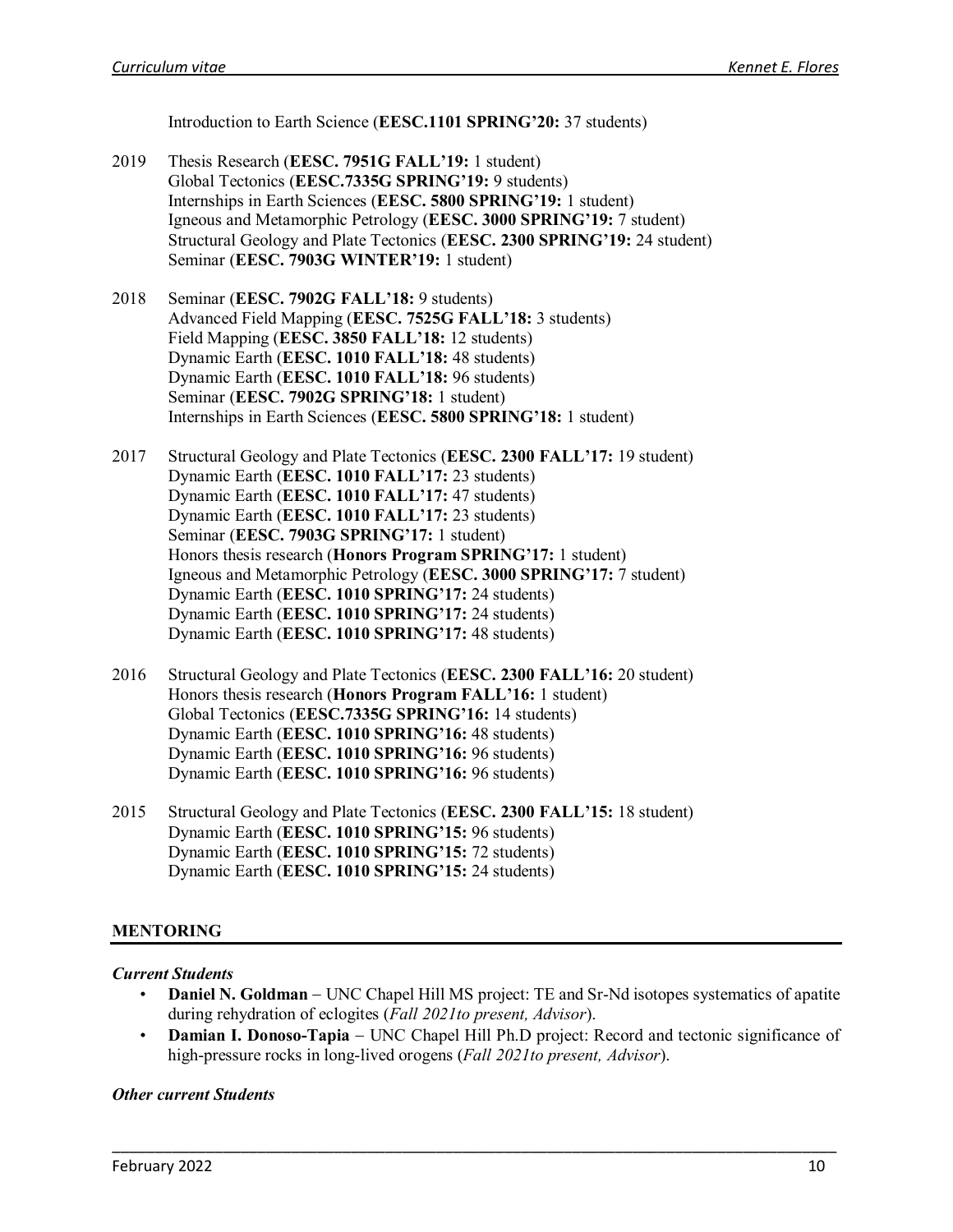- **Verónica Elizondo Chinchilla** − Universidad de Costa Rica Lic. project: Análisis bioestratigráfico y paleotectónico de radiolaritas intra y supra-lava del Complejo de Nicoya, en la parte central y sur de la Península de Nicoya, Costa Rica (*spring 2020 to pres., External examiner*)
- **Naoko Takahashi** Tohoku University (Japan) PhD project: Geochemical and experimental studies of subduction zone fluids: (1) Fluid records in jadeitite, and (2) Rutile solubility in Cbearing fluids deduced by a hydrothermal diamond-anvil cell (*spring 2019 to pres., External examiner*)
- **Samantha Tramontano** − CUNY Graduate Center PhD project: Magma Evolution Preceding Arc and Hot-Spot Eruptions Following Decadal – Centennial Repose Periods (*spring 2019 to pres., External examiner*)
- **John Michael Zayac** CUNY Graduate Center PhD project: Eruptive History, Magma Systematics, and Trigger Dynamics of Arc Volcanoes (*summer 2018 to pres., External examiner*)

# *Former students*

- **Daniel Sullivan** − Brooklyn College MS research experience: Provenance of amphibole-rich sandstones within Late Cretaceous pelagic sequences of the Nicoya Peninsula (Costa Rica): oceanic plateau or arc-derived origin (*Spring 2021, Advisor*).
- **Hamidreza Soleymani** − CUNY Graduate Center PhD project: Microstructural characteristics of deformed quartz under non-steady conditions (*summer 2020, External examiner*)
- **Taran Bradley** − South Dakota School of Mines MS project: Near-infrared spectra of white mica in metamorphic rocks *(spring 2020, External examiner*)
- **Andrea Mason** − CUNY Graduate Center PhD project: Provenance of Tin in the Late Bronze Age Balkans: Preparation of cassiterite for Sn isotopes analysis and the Probabilistic and Spatial Analysis of Sn isotopes (*winter 2020, External examiner*)
- **Reuben Levinton** − Brooklyn College MA research experience: The Taconian ultramafic rocks from the tristate area (*spring 2019, Advisor*).
- **Dominic DeFelice** − Brooklyn College MA research experience: Analysis of the Shapes of CAIs in Chondrites Using 2D and 3D Petrography (*spring 2019, Advisor*).
- **Juliana Molchanova** − Brooklyn College MA research experience: Origin of Late Cretaceous Arc in Nicoya Complex (Costa Rica): Insights from Ar-Ar geochronology of arc-derived sediments (*spring 2019, Advisor*)
- **John N. Bigolski** − CUNY Graduate Center PhD project: The formation of fine-grained chondrule rims in unequilibrated ordinary chondrites (*summer 2017, External examiner*)
- **Ardanna Bandoo** Brooklyn College MA research experience: Provenance of the Late Cretaceous – Paleocene arc-related sedimentary rocks overlaying the Nicoya large igneous province (Costa Rica): An exotic or autochthonous origin (*spring 2017, Advisor*)
- **Donna Cao** − Brooklyn College Honors Academy Senior Thesis: Secondary Effects of Climate Change - Health and Social Costs (*spring 2017, Advisor*)

# **GRANTS FUNDED**

**2020** National Science Foundation EAR 17-547 Petrology and Geochemistry – Collaborative Research: Mantle metasomatism during serpentinization in subduction zones: Insights from in‐situ boron isotopes (Award No. 1951166 & 1951172), Kennet E. Flores (PI, CUNY – Brooklyn College) and Celine Martin (PI, AMNH). April 1, 2020 – March 31, 2022; **\$160,565.00 (Total Project = \$222,275.00)**

**2018** National Science Foundation EAR 18-513 Major Research Instrumentation – Acquisition of an electron microprobe at the American Museum of Natural History (Award No. 1828110), James D. Webster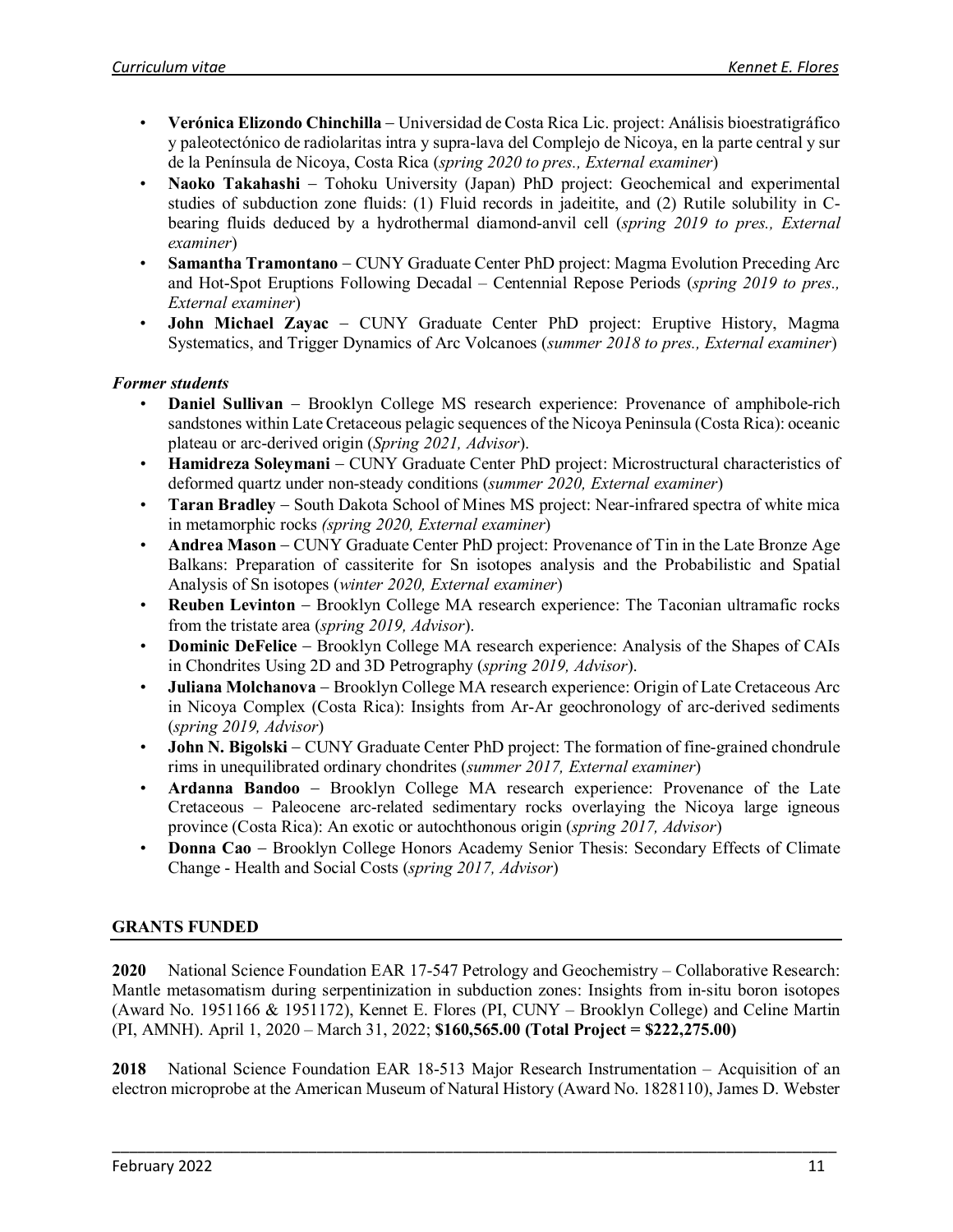(PI, AMNH), Kennet E. Flores (Co-PI, CUNY), Terry Plank (Co-PI, LDEO), Adrian Fiege (Co-PI, AMNH), Denton Abel (Co-PI, AMNH). September 1, 2018 – August 31, 2021; **\$980,000.00**

2015 CUNY Collaborative Incentive Research Grant (CIRG, Round 22) – Thermal and structural evolution of a long-lived accretionary orogen: A detailed thermos-chronological investigation of the Eastern Cordillera, Ecuador (Award No. 2206); Kennet E. Flores (Brooklyn College, PI), Jeffrey Marsh (Queens College, PI),. September 30, 2015 – June 30, 2016; **\$27,305.68**

## **PROFESSIONAL SERVICE AND SYNERGISTIC ACTIVITIES**

| 2021-Pres. | Member, Petrology and High-T Geochemistry Community (PetroNET): A professional<br>network for early-career petrologist and high-temperature geochemist                                                                                                                                                                                                                                                                                              |
|------------|-----------------------------------------------------------------------------------------------------------------------------------------------------------------------------------------------------------------------------------------------------------------------------------------------------------------------------------------------------------------------------------------------------------------------------------------------------|
| 2020-Pres. | Committee member, Diversity, Equity and Inclusion (DEI) of the Geochemical Society                                                                                                                                                                                                                                                                                                                                                                  |
| 2019       | Primary convener and chair, Frontiers of Subduction Zone and Regional Metamorphism:<br>Fluids, Reactions, and Dynamics I, II, III (posters), and IV (posters) sessions at the 2019<br>Fall Meeting, American Geophysical Union                                                                                                                                                                                                                      |
| 2018-Pres. | Ad hoc reviewer for the Centre for Research in Geological Sciences (Universidad de Costa<br>Rica)                                                                                                                                                                                                                                                                                                                                                   |
| 2018       | National Science Foundation (NSF) Fieldwork Inspiring Expanded Leadership and<br>Diversity (FIELD) – FIELD Institute, Colorado State University Mountain Campus,<br>Bellvue, Colorado.                                                                                                                                                                                                                                                              |
| 2016       | Incorporated Research Institution for Seismology (IRIS) - The Subduction Zone<br>Observatory Workshop, Boise, Idaho.                                                                                                                                                                                                                                                                                                                                |
| 2016       | Guest Scientist, Conversatorios Geológicos, Escuela Centroamericana de Geología,<br>Universidad de Costa Rica                                                                                                                                                                                                                                                                                                                                       |
| 2016       | Guest Scientist, A Day with the American Museum of Natural History (AMNH) and<br>Friends of immigrant Refugee Minors (FIRM)                                                                                                                                                                                                                                                                                                                         |
| 2016       | National Science Foundation (NSF) Future Directions in Tectonics Workshop, University<br>of Wisconsin, Madison, Wisconsin.                                                                                                                                                                                                                                                                                                                          |
| 2015       | National Science Foundation (NSF) GeoPRISM Theoretical and Experimental Institute on<br>Subduction Cycles and Deformation, Redondo Beach, California                                                                                                                                                                                                                                                                                                |
| 2015       | National Association of Geoscience Teachers (NAGT) and National Science Foundation<br>(NSF) workshop for Early Career Geoscience Faculty: Teaching, Research and Managing<br>Your Career, College of William and Mary, Williamsburg, Virginia                                                                                                                                                                                                       |
| 2015       | Guest Scientist, Astronomy on Tap presents Cosmos: A Spacetime odyssey - Clean Room                                                                                                                                                                                                                                                                                                                                                                 |
| 2014-Pres. | Ad hoc reviewer for the National Science Foundation Tectonic, and Petrology and<br>Geochemistry programs                                                                                                                                                                                                                                                                                                                                            |
| 2009-Pres. | Ad hoc reviewer for the following per-reviewed journals and book series: Earth and<br>Planetary Science Letters (Elsevier), Lithos (Elsevier), Geoscience Frontiers (Elsevier),<br>Journal of Metamorphic Geology (Wiley), Island Arc (Wiley), Tectonics (American<br>Geophysical Union), International Geology Review (Taylor & Francis), American Journal<br>of Science (Yale University), Journal of Asian Earth Sciences (Elsevier), Journal of |